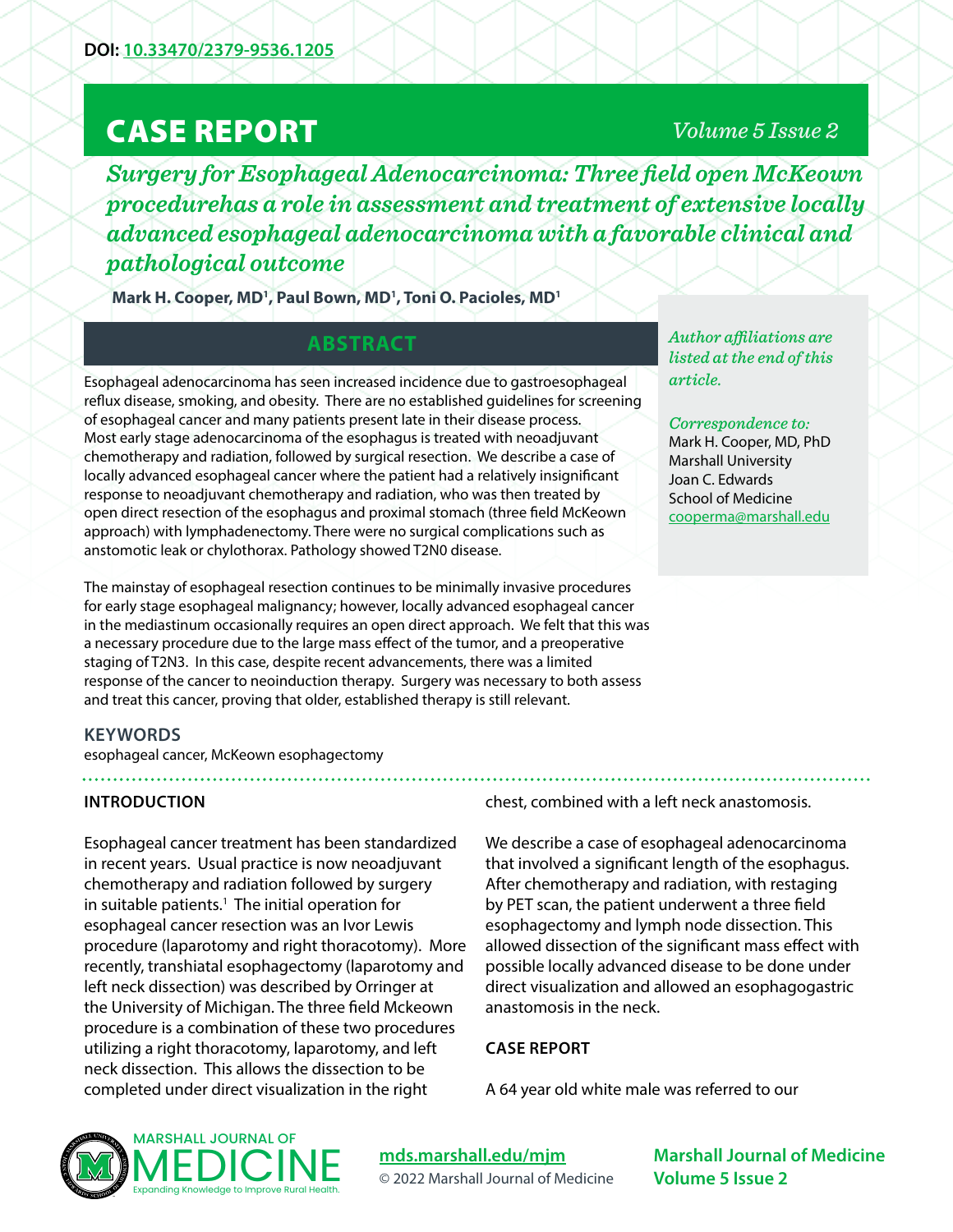institution with esophageal adenocarcinoma. He had a history of heavy alcohol and tobacco use as well as gastroesophageal reflux, and was hepatitis A, B and C positive. He had undergone a exploratory laparotomy in the past for blunt trauma, and had symptoms of dysphagia and weight loss. He was evaluated by endoscopy and endoscopic ultrasound; that showed a T2N3 tumor. PET scan showed a localized tumor in the mediastinum with significant mass effect and questionable invasion into the surrounding tissues.

Treatment comprised of initial laparotomy and feeding jejunostomy placement for tube feeds, followed by concurrent neoadjuvant chemoradiation. The patient received 50Gy in 23 fractions, carboplatin AUC 2, and paclitaxel 50 mg/m2 chemotherapy over five weeks (Figure 1). A repeat PET scan showed little regression of the tumor and sustained significant mass effect in the distal esophagus that



**FIGURE 1**

extended proximally. There was no nodal spread or distant metastatic disease. Endoscopy showed no intraluminal disease and proximal gastric biopsies were negative for cancer.

Coronal images of preoperative PET-CT scan on patient with esophageal cancer. Patient had been treated with concurrent neoadjuvant chemoradiation. Patient received 50Gy in 23 fractions and also carboplatin AUC and paclitaxel for a five week period. Patient scheduled for three field esophagectomy.

The patient underwent bronchoscopy and right thoracotomy with complete mobilization of the intrathoracic esophagus, mediastinal lymph node dissection, and ligation of the thoracic duct. Chest tubes were placed and laparotomy was performed with lysis of adhesions and gastric mobilization

on the right gastroepiploic artery, and a duodenal kocher maneuver. A left neck dissection was carried out to identifiy the esophagus in the neck. The stomach was transected in the abdomen and the distal remnant was clearly able to reach to the neck. The proximal stomach and esophagus were pulled up from the neck with the new gastric conduit following close behind. In the neck, the esophagus was trensected and the specimen of esophagus and proximal stomach removed. Frozen sections of the specimen showed clear margins. The distal gastric conduit was anastomosed to the proximal esophagus using a stapling technique. A nasogastric tube was placed throught the esophagogastric anastomosis prior to its completion. The patient was extubated in the operating room and went to the recovery room in stable condition.

He required intubation on the fourth postoperative day for mucous plugging; bronchoscopy was required. After extubation he underwent a swallow study that showed no anastomotic leak. He was commenced on clear liquids but required reintubation for presumed aspiration and pseudomonas pneumonia for which antibiotics were started.



**[mds.marshall.edu/mjm](https://mds.marshall.edu/mjm/)** © 2022 Marshall Journal of Medicine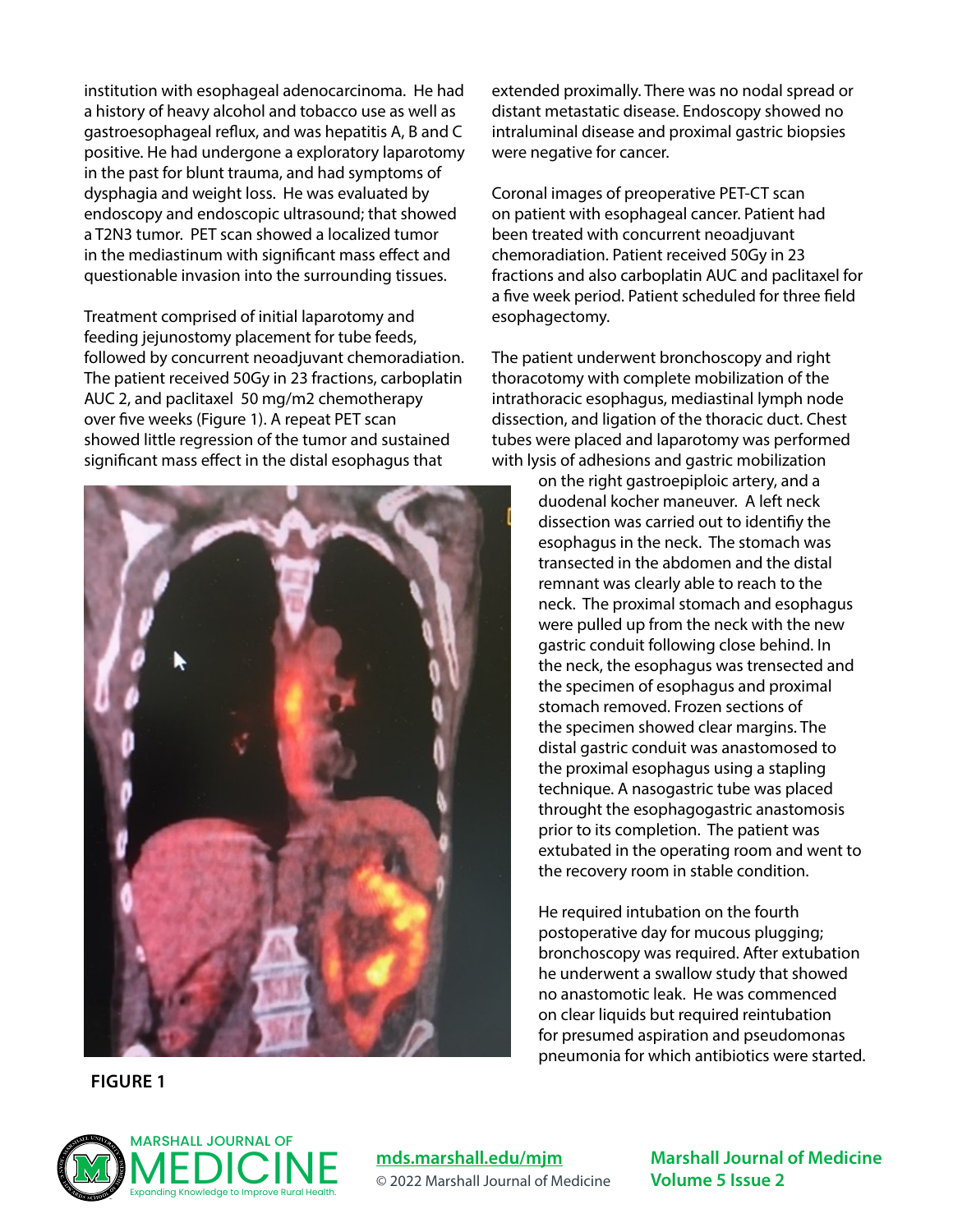

#### **FIGURE 2**

Bronchoscopy cleared his airway, and he was extubated. His drains and chest tubes were removed and he was moved to the ICU. ENT examination of his vocal cords showed normal movement. Due to issues with secretion management and pneumonia, a bedside percutaneous tracheostomy was performed. He was finally started on a clear liquid diet and transferred to an acute skilled nursing facility. Final pathology showed T2N0 disease with clear margins and excised nodes negative (Figure 2).

Histopathology of the resected specimen. Hematoxylin and eosin stain shows invasive adenocarcinoma in the muscularis propria of the esophageal wall. Final Pathology was a stage T2N0M0. Preoperative studies showed a bulky mediastinal mass and a T2N3M0 staging.

## **DISCUSSION**

Data supporting the treatment of esophageal cancer in patients deemed to be surgically operable is documented in clinical trials. Results from the CROSS trial have shown that induction neoadjuvant chemoradiation treatment followed by surgery show improved outcomes compared to surgical treatment alone.1 There is a 29% complete response in patients

undergoing chemoradiation followed by surgery. Median survival in the chemoradiation surgery group was 49 months versus 24 months in the surgery group. For patients who do not have a positive response to initial chemoradiation treatment, such as our patient, the choice of operation becomes more significant. Based on these data and PET scan results, we considered the direct operative assessment under direct visualization to be important in this overall surgical process. The patient underwent a right thoracotomy and direct mobilization of the tumor from the mediastinum, and lymph node dissection. We completed the operation with a neck anastomosis,

allowing access to the esophagogastric anastomosis should potential complications arise.

With improvements in robotic technology, esophagectomy is now performed in fewer centers, and a similar oncologic operation is performed in a fashion providing less morbidity, less overall pain, and quicker recovery for the patients. Minimally invasive techniques range from the Ivor lewis procedure to transhiatal esophagectomy; however, open procedures may occasionally be necessary to provide an alternative approach. In the present study, the patient had mediastinal disease that was marginally responsive to induction chemoradiation therapy. An assessment of the tumor location and invasiveness into surrounding mediastinal tissue by direct palpation and dissection under direct visualization was required in order to establish resectability with good surgical margins, safe dissection from surrounding mediastinal tissues, and removal of all tumor and associated lymph node stations. The final pathological diagnosis in our patient was adenocarcinoma and T2N0 disease. The clinical staging of the patient was T2N3 disease based on the PET scan and the endoscopic ultrasound.

Esophagectomy encompasses a variety of procedures and treatment algorithms and has become prevalent in centers where there is



**[mds.marshall.edu/mjm](https://mds.marshall.edu/mjm/)** © 2022 Marshall Journal of Medicine